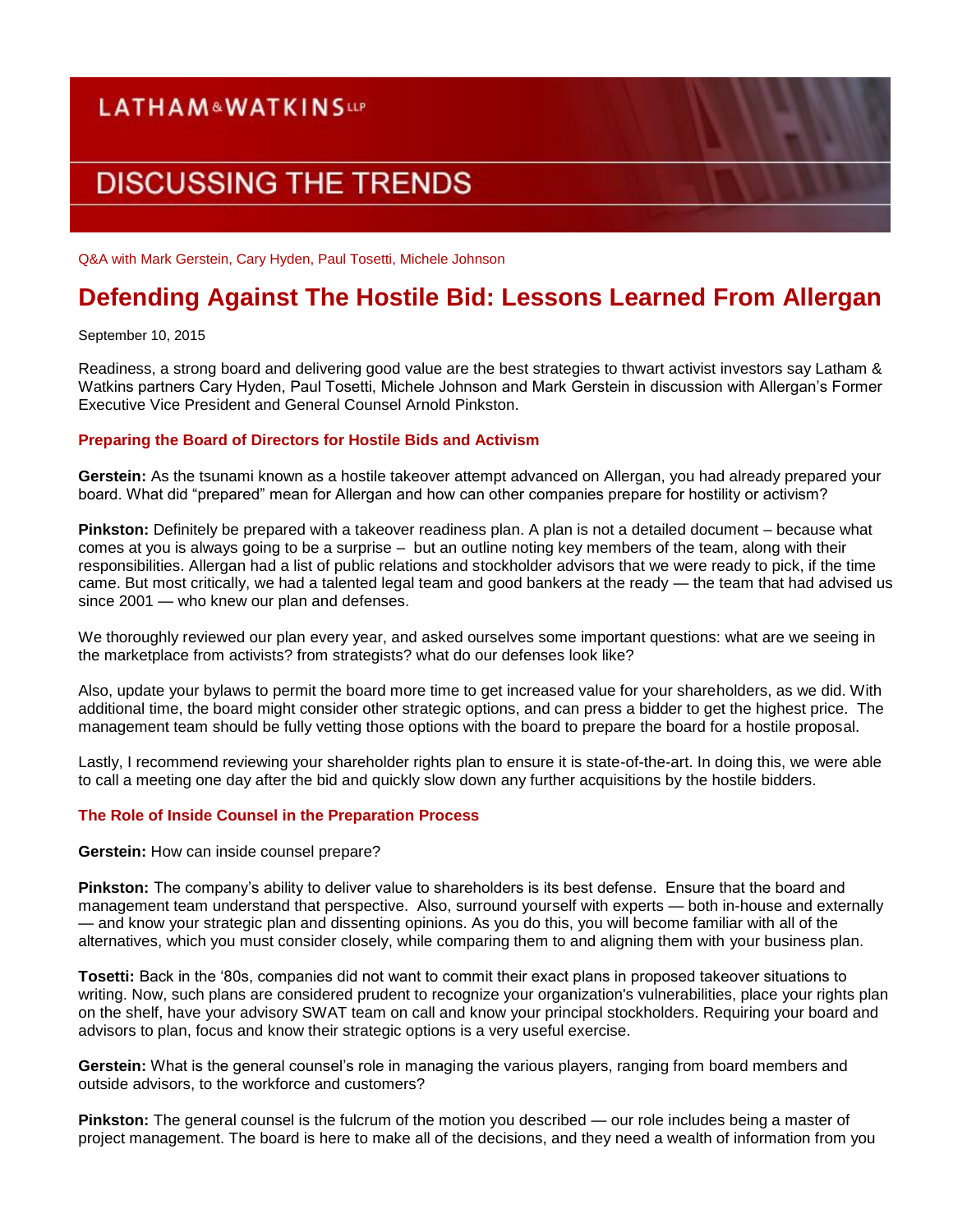as a general counsel. You are the person who needs to hold all the meetings with the various internal and external teams and distill relevant information to the board. On the flip side, you also need to take the strategic plan the board decides upon, and ensure the key players have detailed plans in their respective areas. This facilitates consistency and synergy, instead of chaos.

#### **Success Stories**

**Gerstein:** Given Latham's success defending Allergan from Valeant and Pershing Square, what are some of the more effective strategies and responses from a litigation perspective?

**Johnson:** One of our best strategies was to start analyzing the litigation options and possibilities very early on. The hostile environment is moving away from reflexively filing litigation, though it used to be one of the pieces of the playbook — you either ran immediately to Delaware or to federal court, and started battling each other. Instead, we question whether litigation is going to be a strategic arrow for us. Do we have a good chance of winning something? Did we want to bring Section 14 disclosure claims, based on the information that Valeant was disseminating. It was very important for us to start analyzing all of this from the beginning.

#### **The Role of the Public Relations Team**

**Gerstein:** How important is a good public relations team during this process?

**Hyden:** It is critical to a successful defense. Sometimes perception is more important than reality. Even more important is how your case is perceived by the media and the investment community, and coordinating efforts to get the word out to your investors and stockholder investment community. This is something we did very well. We won this part of the overall process, which is not to say that we won every day, but there were certainly more good days than bad.

#### **The Role of the Board of Directors and Management**

**Gerstein:** How can the board help in takeover situations such as these?

**Hyden:** Ensure your board supports your strategic business plan and value proposition. Allergan's board's support provided extraordinary value, because it helped the board hold their ground when they were being vilified by the other side and the media. They stood by their view of what the future success was going to allow regarding a stock value proposition. Management and the board were unwavering about that value and the company's prospects. And so once the negotiations started, the value proposition was left to the management teams with the board's support. Due to the strength of Allergan's board, we were able to negotiate the largest M&A transaction in the last six years, and the third largest healthcare deal ever.

#### **For More Information**

You can hear the full discussion at **Defending Against The Hostile Bid: Lessons Learned From Allergan**, a webcast featuring Cary Hyden, Paul Tosetti, Michele Johnson and Mark Gerstein, with Allergan Former Executive Vice President and General Counsel Arnold Pinkston.

#### CONTACTS

Mark D. Gerstein Chicago, New York T +1.312.876.7666 [mark.gerstein@lw.com](mailto:mark.gerstein@lw.com)

Latham & Watkins operates worldwide as a limited liability partnership organized under the laws of the State of Delaware (USA) with affiliated limited liability partnerships conducting the practice in the United Kingdom France, Italy and Singapore and as affiliated partnerships conducting the practice in Hong Kong and Japan. The Law Office of Salman M. Al-Sudairi is Latham & Watkins associated office in the Kingdom of Saudi Arabia.<br>In Qat